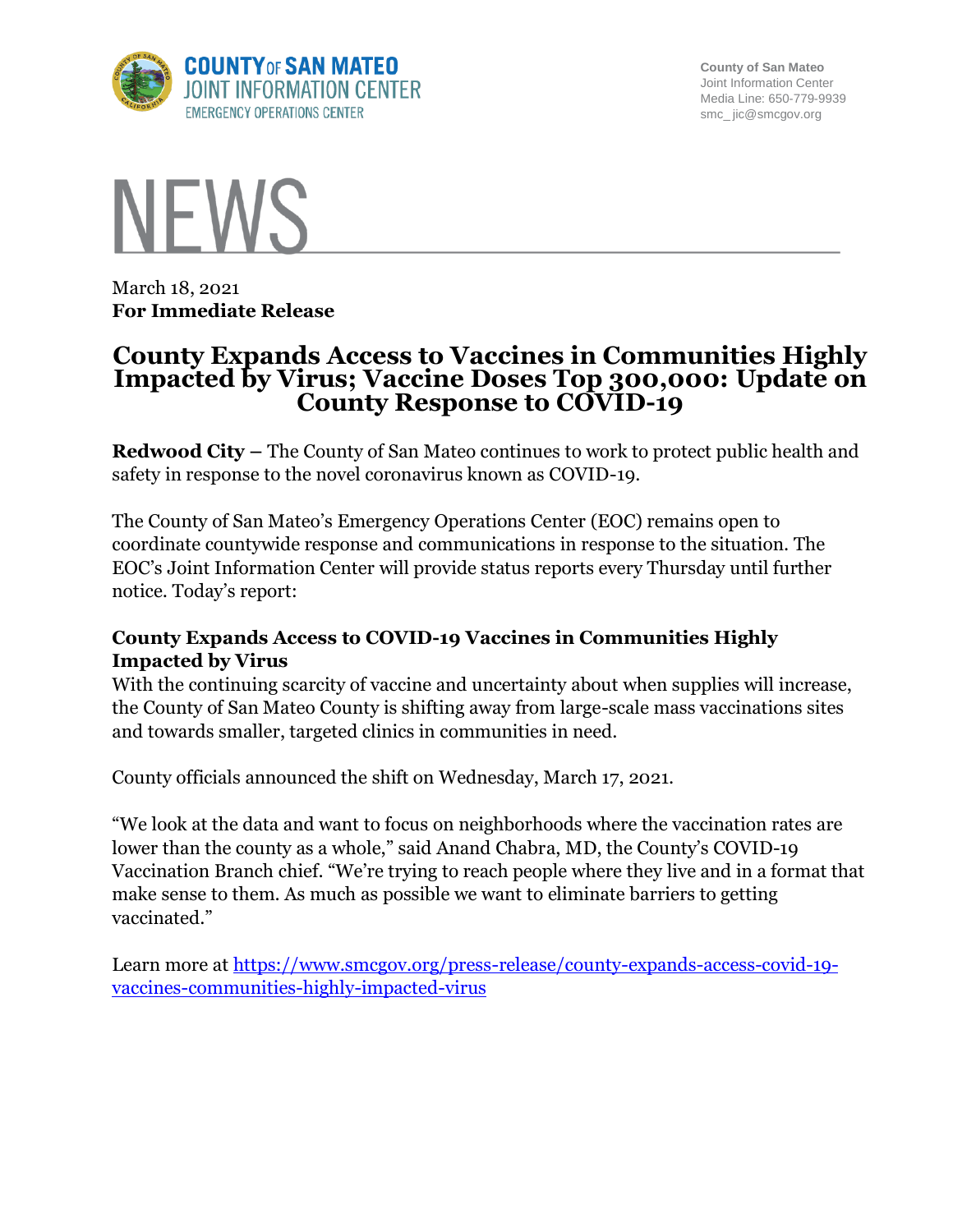#### **San Mateo County Advances to Orange Tier, Allowing Further Reopenings** The state of California has moved San Mateo County to the orange tier, which allows the easing of certain restrictions and most indoor businesses to operate with modifications.

The move occurred on Wednesday, March 17, 2021.

The state places counties in one of our <u>color-coded categories</u> based on a number of metrics, including positivity rates in heavily impacted communities. In the orange tier, the risk from COVID-19 is considered "moderate."

Learn more about the county's advance and what can open at <https://www.smcgov.org/press-release/state-moves-san-mateo-county-orange-tier>

## **San Mateo County Confronts COVID-19 on a Landmark Anniversary**

This Wednesday, March 17, 2021, marks the one-year anniversary of the first shelter-inplace order due to COVID-19 in San Mateo County. The pandemic has since altered the course of all of our lives.

The County compiled photographs, videos and text that look over the past year. The lookback spotlights not only the response and toll of the COVID-19 pandemic but also wildfires, social justice protests and other events. The compilation is available here: <https://arcg.is/10vfqz>

# **COVID-19 is Still Here: Get Tested**

Safe, easy and no-cost testing is widely available at County-sponsored locations for everyone who lives or works in San Mateo County regardless of symptoms.

These include testing sites at:

- College of San Mateo
- North Fair Oaks
- San Bruno
- Daly City
- South San Francisco
- East Palo Alto
- Menlo Park
- San Mateo
- Half Moon Bay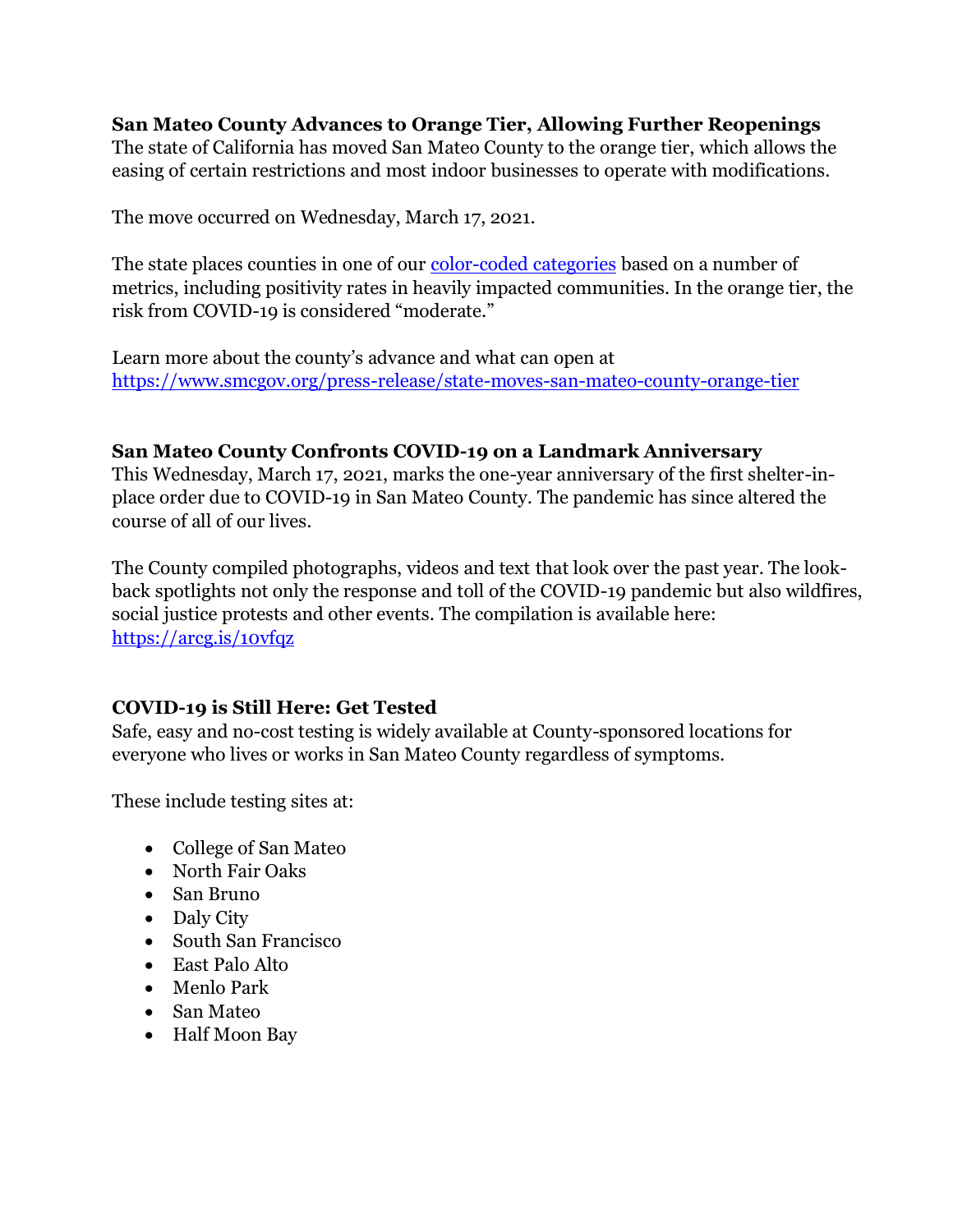Learn more and schedule a test at<https://www.smcgov.org/testing>

## **Vaccine Doses Administered Tops 300,000**

A total of 214,838 individuals have received at least one [COVID-19 vaccine shot in San](https://www.smchealth.org/data-dashboard/vaccination-totals-locations-data)  [Mateo County](https://www.smchealth.org/data-dashboard/vaccination-totals-locations-data) through Tuesday, March 16, 2021, up by approximately 30,000 from the prior week.

Of the total, 104,454 individuals have completed the vaccination series, bringing the total number of doses administered to 317,483.

As of Sunday, March 14, 2021, of all county residents that had received the vaccine, 51 percent identify as people of color, 32 percent identify as white and 17 percent identify as other/unknown.

The County of San Mateo has [expanded COVID-19 vaccine eligibility](https://www.smcgov.org/press-release/county-moves-expand-covid-19-vaccinations-eligible-essential-workers) to include teachers, child care providers, first responders, food and agricultural workers and transit workers who meet the state's Phase 1B criteria, as supply allows.

County Health continues to work with community partners on outreach to groups eligible to receive the vaccine.

# **Sign Up Now for Vaccine Notification Tools**

While COVID-19 vaccine supply remains limited, you can sign up for the County's [notification tool](http://forms.office.com/Pages/ResponsePage.aspx?id=Nfb6DU2gzEin422hrwiD-S6Nu8Fm05tAlD6PWRPnVIxUOUo0N0NUM1VDRUtVMDlBMlZBNFFBOFVNVyQlQCN0PWcu&wdLOR=c539C3515-F3DE-944B-88F3-A8F48EC76AB3) to receive notification when the state makes you eligible and information about how you may get an appointment.

The County notification tool is available in Spanish, Chinese simplified and traditional, and Tagalog. Through Google translate, the form is also available in multiple other languages.

Residents should also sign up for the state's [MyTurn](https://myturn.ca.gov/landing) tool, which is expected to offer online appointment scheduling in our area in the coming weeks.

## **COVID-19 Vaccine Dose Dashboards**

County Health publishes five vaccine dashboards, showing totals, demographics, the cities/communities of vaccine recipients, vaccine administration in HPI neighborhoods, and overall vaccine distribution. See the dashboards here: [https://www.smchealth.org/coronavirus-health-data.](https://www.smchealth.org/coronavirus-health-data)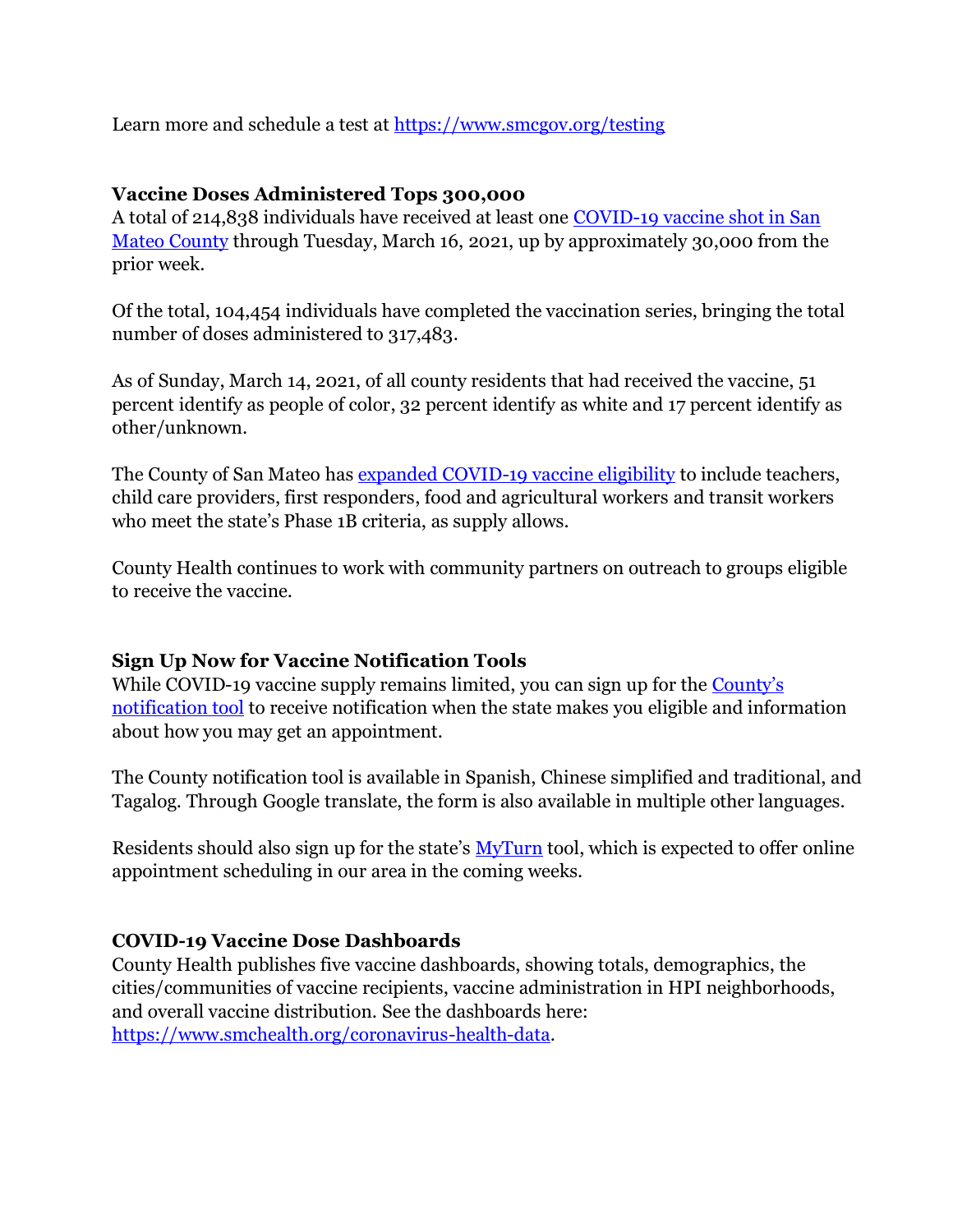## **County Manager Media Briefing**

County Manager Mike Callagy provides an update on the County's response to COVID-19 and answers questions from Bay Area media at a video news conference Wednesday, March 17, 2021. The full video is posted here:<https://youtu.be/G80C4UhbF9s>

## **Upcoming Events:**

**Community Zoom Day:** March 24 at 11:30 a.m. to 12:15 p.m.: COVID Vaccine Q&A with Dr. Anand Chabra. Learn more and register

at [https://us02web.zoom.us/meeting/register/tZMlf-2grTstHddCsIoWK2TlvLWLTy](https://us02web.zoom.us/meeting/register/tZMlf-2grTstHddCsIoWK2TlvLWLTy-sGb22)[sGb22](https://us02web.zoom.us/meeting/register/tZMlf-2grTstHddCsIoWK2TlvLWLTy-sGb22)

#### **Leading San Mateo County Before and During the Pandemic, and What Comes**

**Next:** March 25 at 1 p.m.: Join San Mateo County Supervisor Carole Groom and San Mateo County Manager Mike Callagy for a conversation with ABC7 news anchor Kristen Sze as they discuss leading the county before and during the pandemic, and into recovery. The discussion will focus on how county leadership is working to balance priorities and what it takes to create trust and stability during uncertain times. Register here: [https://leadershipcouncilsanmateocounty.z2systems.com/np/clients/leadershipcoun](https://leadershipcouncilsanmateocounty.z2systems.com/np/clients/leadershipcouncilsanmateocounty/eventRegistration.jsp?event=2)

[cilsanmateocounty/eventRegistration.jsp?event=2](https://leadershipcouncilsanmateocounty.z2systems.com/np/clients/leadershipcouncilsanmateocounty/eventRegistration.jsp?event=2)

## **Saving Black Lives — All Around the Bay Area**: California Surgeon General Dr.

Nadine Burke Harris will be speaking at the COVID-19 Black Regional Town Hall event starting at 5:30 p.m. on Thursday, March 25, 2021. Dr. Burke Harris will join a panel of African American doctors, public health representatives and community leaders from all over the Bay Area sharing what you need to know about the COVID-19 vaccine. Representatives from San Mateo County Health will participate on the panel. Learn more and register at<https://covid19black.org/get-involved/>

## **COVID-19 Rent Relief**

The state's COVID-19 Emergency Rental Assistance Program began accepting applications Monday, March 15, 2021. Both landlords and renters can apply.

The effort is designed to help low-income Californians through the payment of back rent to landlords.

Eligible landlords may receive 80 percent of an eligible tenant's unpaid rent for the period between April 1, 2020, and March 31, 2021.

More information is available along with how to apply at [https://housing.ca.gov/covid\\_rr/index.html](https://housing.ca.gov/covid_rr/index.html)